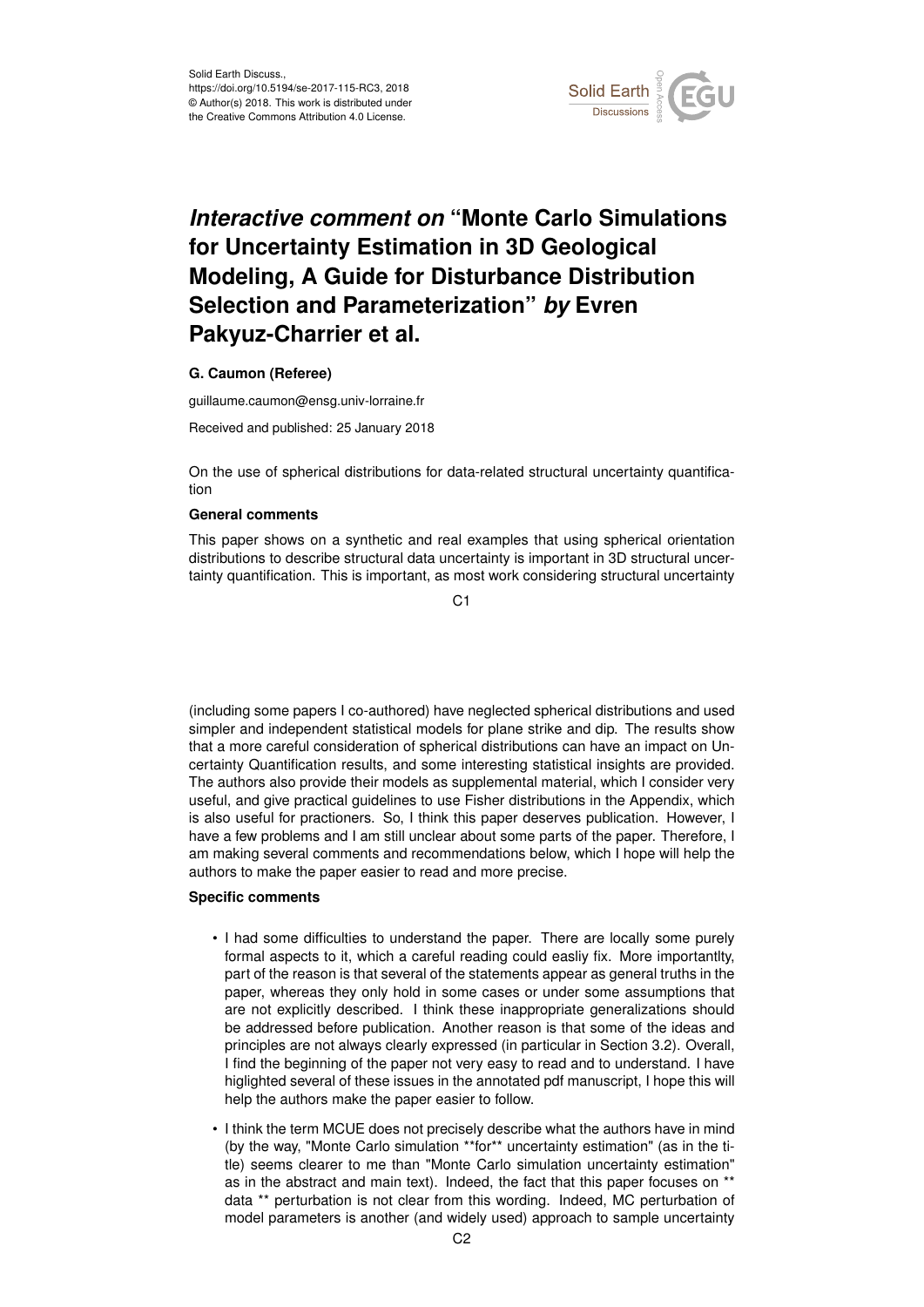in structural modeling (see seminal work by Abrahamsen (Geostats 1993) for horizons; Lecour et al (Petrol. Geosci 2001) for faults and many other papers since then). MC simulation is also used to change how data can be connected in structural modeling (see work by my co-authors N. Cherpeau and C. Julio). I understand these model perturbation approaches are not the focus of this paper, but it should be clear to the readers from the outset that there is more to geological uncertainty than orientation data perturbation. Therefore, I would recommend to replace MCUE by a more specific term (inclusing in the paper's title). My twodime suggestion would be "data-related structural uncertainty quantification", but the authors may find a better term. This distinction is essential and should be clarified.

- I disagree with the statement (line 26, page 3) that data perturbation and kriging are "equivalent to running geostatistical simulation": has this been mathematically shown or experimentally proven? I have 99
- Geological modeling is bound to be implemented with software; however, a paper can gain much by clearly separating the mathematical and methodological principles from the software platform used for demonstrating these principles. So, in clear, I consider that this work is compatible with other implicit structural modeling methods, and that this could be argued before the introduction. Also, a key feature of implicit modeling schemes and a motivation for using them is this work is that they use orientation data. This could be stressed in Section 2.
- Maybe merging Sections 1 and 2 could help more effectively set the scene and introduce the contributions of this paper?
- I would recommend to comment on the links between this paper and Carmichael and Aillères, (JSG 2016). They also use spherical distributions in a 3D structural modeling context.

C3

- I am not sure I agree with the statement that "Uncertainty will then be best represented by disturbance distributions that are consistent with the Central Limit Theorem". The CLT holds when N independent random variables are added; in the case of orientation data independence may be assumed but is not granted, and N is likely small. I would, therefore, rather state this as a convenient hypothesis for the argument than as an ideal objective. More generally, the main point of Section 3.1 seems to be that Normal and Von Mises-Fisher distributions are appropriate for structural uncertainty management. I am ready to accept that they are very convenient and useful, but I don't think I agree with the term "appropriate". For example, Thore et al (2002) show that propagation of seismic velocity uncertainties through reflection data imaging yields non-symetric distributions about horizon positions. The same comments holds for the first sentence of the discussion (Section 5).
- Section 3.2 is not really clear to me. When I first read the paper, I understood that Eq. (4) suggested that all orientation data samples have the same mean / dispersion (and was not clear about why this should be the for samples taken at different locations). I now think that (4) concerns a single orientation at a given location. But then, it would be good to state that  $X_1, \ldots, X_n$  on line 26 correspond to repeated measurements (or whatever it stands for), and to specify the meaning of  $n$ . Overall, expressing the idea and assumptions behind the equations would help the non-mathematically-inclined readers better understand Section 3.2 and how it can be applied. For example, it would be worth mentioning that  $x_i$  are assumed to be independent samples before Eq. (9); That Eq. (10) is nothing else than the total probability formula. I don't get what  $N$  stands for in (11). Overall, after reading through, I get the general idea but I am still unclear about the details and whether  $n$  stands for the number of repeated measurements (which is not available in most data sets) or for some number of simulated points.